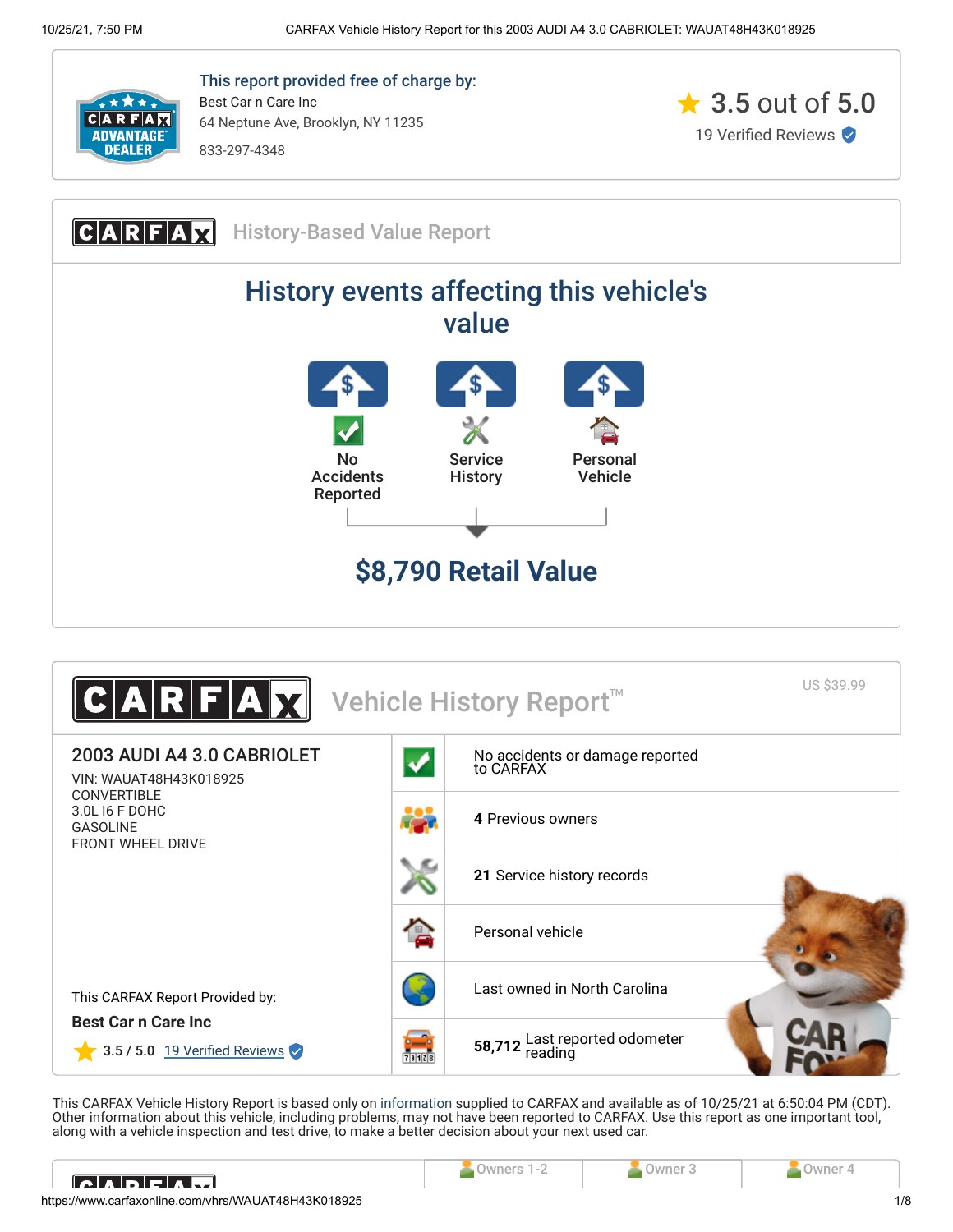# 10/25/21, 7:50 PM CARFAX Vehicle History Report for this 2003 AUDI A4 3.0 CABRIOLET: WAUAT48H43K018925

| 2003               | 2009           | 2020           |
|--------------------|----------------|----------------|
| Personal           | Personal       | Personal       |
| $6$ yrs. $2$ mo.   | 11 yrs. 5 mo.  | 9 months       |
| <b>See Details</b> | North Carolina | North Carolina |
| <b>See Details</b> | 2,035/yr       |                |
| 27,730             | 49,747         | 58,712         |
|                    |                |                |

| <b>CARFAX</b> Title History<br>CARFAX guarantees the information in this section | $\sim$ Owners 1-2 | Owner 3           | Owner 4           |
|----------------------------------------------------------------------------------|-------------------|-------------------|-------------------|
| Salvage   Junk   Rebuilt   Fire   Flood   Hail   Lemon                           | <b>Guaranteed</b> | <b>Guaranteed</b> | <b>Guaranteed</b> |
|                                                                                  | No Problem        | No Problem        | No Problem        |
| Not Actual Mileage   Exceeds Mechanical Limits                                   | <b>Guaranteed</b> | <b>Guaranteed</b> | <b>Guaranteed</b> |
|                                                                                  | No Problem        | No Problem        | No Problem        |



**GUARANTEED** - None of these major title problems were reported by a state Department of Motor Vehicles (DMV). If you find that any of these title problems were reported by a DMV and not included in this report, CARFAX will buy this vehicle back. [Register](https://www.carfax.com/Service/bbg) | [View Terms](http://www.carfaxonline.com/legal/bbgTerms) | [View Certificate](https://www.carfaxonline.com/vhrs/WAUAT48H43K018925)

<span id="page-1-0"></span>

| <b>Additional History</b><br> C A R F A<br>Not all accidents / issues are reported to CARFAX | Owners 1-2                                    | $\triangle$ Owner 3                                 | Owner 4                                             |
|----------------------------------------------------------------------------------------------|-----------------------------------------------|-----------------------------------------------------|-----------------------------------------------------|
| <b>Total Loss</b><br>No total loss reported to CARFAX.                                       | No Issues<br>Reported                         | No Issues<br>$\boldsymbol{\mathcal{N}}$<br>Reported | No Issues<br>Reported                               |
| <b>Structural Damage</b><br>No structural damage reported to CARFAX.                         | No Issues<br>Reported                         | No Issues<br>$\boldsymbol{J}$<br>Reported           | No Issues<br>$\boldsymbol{\mathcal{N}}$<br>Reported |
| <b>Airbag Deployment</b><br>No airbag deployment reported to CARFAX.                         | No Issues<br>$\blacktriangledown$<br>Reported | No Issues<br>$\blacktriangledown$<br>Reported       | No Issues<br>$\blacktriangledown$<br>Reported       |
| <b>Odometer Check</b><br>No indication of an odometer rollback.                              | No Issues<br>Indicated                        | No Issues<br>$\blacktriangledown$<br>Indicated      | No Issues<br>$\boldsymbol{J}$<br>Indicated          |
| Accident / Damage<br>No accidents or damage reported to CARFAX.                              | No Issues<br>Reported                         | No Issues<br>$\boldsymbol{J}$<br>Reported           | No Issues<br>$\boldsymbol{J}$<br>Reported           |
| Manufacturer Recall<br>No open recalls reported to CARFAX.                                   | No Recalls<br>Reported                        | No Recalls<br>$\blacktriangledown$<br>Reported      | No Recalls<br>Reported                              |
| <b>Basic Warranty</b><br>Original warranty estimated to have expired.                        | <b>Warranty Expired</b>                       | <b>Warranty Expired</b>                             | <b>Warranty Expired</b>                             |

<span id="page-1-2"></span><span id="page-1-1"></span>**CARFAX** Detailed History Owner 1 Purchased: 2003 Personal Vehicle Date Mileage Source **Comments** Not Reported NICB Vehicle manufactured and shipped to original dealer 01/28/2003 10 New Jersey Motor Vehicle Dept. Millburn, NJ Title #GD20030280396 Title issued or updated - First owner reported - Titled or registered as personal vehicle 07/19/2003 313 Flemington Car & Truck Country Flemington, NJ Vehicle sold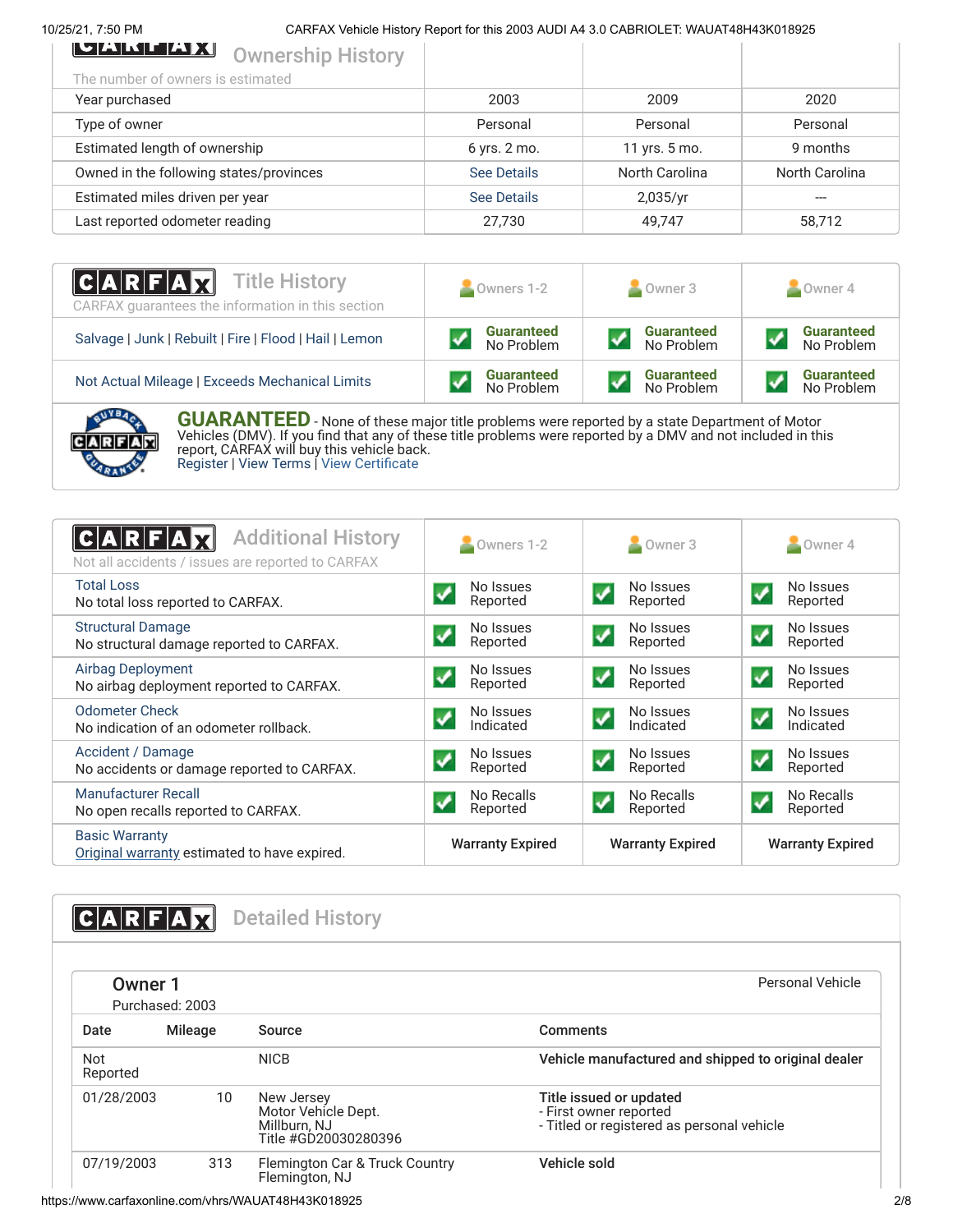|                                      |         | 908-788-2691<br>flemington.com<br>4.7 / 5.0<br>157 Verified Reviews<br>2,925 Customer Favorites                                                         |  |                                                                                                                                                                                           |
|--------------------------------------|---------|---------------------------------------------------------------------------------------------------------------------------------------------------------|--|-------------------------------------------------------------------------------------------------------------------------------------------------------------------------------------------|
| 07/21/2003                           |         | New Jersey<br>Motor Vehicle Dept.<br>Flemington, NJ                                                                                                     |  | Registration issued or renewed<br>- Vehicle color noted as Beige                                                                                                                          |
| <b>Owner 2</b><br>Purchased:<br>2003 |         | Low mileage! This owner drove less than<br>the industry average of 15,000 miles per<br>year.                                                            |  | <b>Personal Vehicle</b><br>3,395 mi/yr                                                                                                                                                    |
| Date                                 | Mileage | Source                                                                                                                                                  |  | <b>Comments</b>                                                                                                                                                                           |
| 07/21/2003                           |         | New Jersey<br>Motor Vehicle Dept.<br>Flemington, NJ<br>Title #GD20032020498                                                                             |  | Title issued or updated<br>- New owner reported                                                                                                                                           |
| 02/24/2005                           | 13,625  | Jaguar Land Rover Fort Myers<br>Fort Myers, FL<br>239-454-4444<br>fortmyersimports.com<br>4.8 / 5.0<br>340 Verified Reviews<br>2,789 Customer Favorites |  | Vehicle serviced<br>- 10,000 mile service performed                                                                                                                                       |
| 03/07/2007                           | 18,273  | Jaguar Land Rover Fort Myers<br>Fort Myers, FL<br>239-454-4444<br>fortmyersimports.com<br>4.8 / 5.0<br>340 Verified Reviews<br>2,789 Customer Favorites |  | Vehicle serviced<br>- 30,000 mile service performed<br>- Brakes checked<br>- Vehicle washed/detailed<br>- Two tires mounted<br>- Two tires balanced<br>- Wheels checked                   |
| 03/19/2007                           | 18,303  | Jaguar Land Rover Fort Myers<br>Fort Mvers, FL<br>239-454-4444<br>fortmyersimports.com<br>4.8 / 5.0<br>340 Verified Reviews<br>2,789 Customer Favorites |  | Vehicle serviced<br>- Fuse(s) replaced<br>- Vehicle washed/detailed                                                                                                                       |
| 05/02/2007                           | 19,099  | Jaguar Land Rover Fort Myers<br>Fort Myers, FL<br>239-454-4444<br>fortmyersimports.com<br>4.8 / 5.0<br>340 Verified Reviews<br>2,789 Customer Favorites |  | C. Vehicle serviced<br>- Vehicle washed/detailed<br>- A/C refrigerant recharged<br>- Brakes checked<br>- A/C and heating system checked                                                   |
| 05/24/2007                           | 19,402  | Florida<br>Motor Vehicle Dept.<br>Cape Coral, FL<br>Title #0098435862                                                                                   |  | Title issued or updated<br>- Registration updated when owner moved the vehicle<br>to a new location<br>- Vehicle color noted as Gold                                                      |
| 07/15/2007                           |         | New Jersey<br>Motor Vehicle Dept.<br>Flemington, NJ                                                                                                     |  | Registration updated when owner moved the vehicle<br>to a new location                                                                                                                    |
| 12/26/2007                           |         | Florida<br>Motor Vehicle Dept.<br>Cape Coral, FL<br>Title #0098435862                                                                                   |  | Registration issued or renewed<br>- Titled or registered as personal vehicle<br>- Registration updated when owner moved the vehicle<br>to a new location<br>- Vehicle color noted as Gold |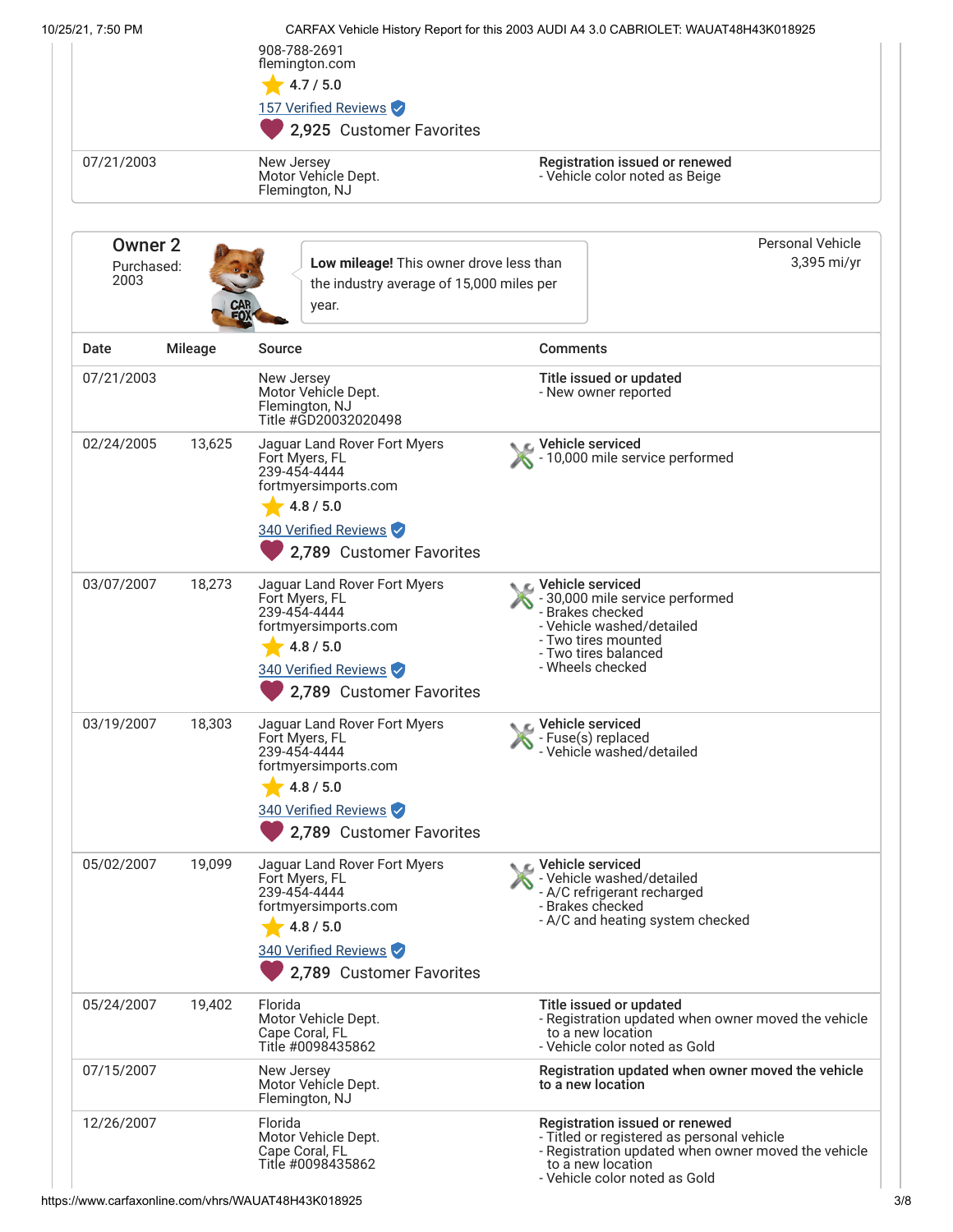10/25/21, 7:50 PM CARFAX Vehicle History Report for this 2003 AUDI A4 3.0 CABRIOLET: WAUAT48H43K018925

| 02/15/2008                               | 20,631         | Jaguar Land Rover Fort Myers<br>Fort Myers, FL<br>239-454-4444<br>fortmyersimports.com<br>4.8 / 5.0<br>340 Verified Reviews<br>2,789 Customer Favorites | Vehicle serviced<br>- Vehicle washed/detailed<br>- Battery replaced                                           |
|------------------------------------------|----------------|---------------------------------------------------------------------------------------------------------------------------------------------------------|---------------------------------------------------------------------------------------------------------------|
| 12/18/2008                               |                | Florida<br>Motor Vehicle Dept.<br>Cape Coral, FL<br>Title #0098435862                                                                                   | Registration issued or renewed<br>- Titled or registered as personal vehicle<br>- Vehicle color noted as Gold |
| 04/08/2009                               |                | <b>Online Listing</b>                                                                                                                                   | Vehicle offered for sale                                                                                      |
| 04/17/2009                               |                | Dealer Inventory                                                                                                                                        | Vehicle offered for sale                                                                                      |
| 04/20/2009                               | 27,730         | North Carolina<br><b>Inspection Station</b><br>Raleigh, NC                                                                                              | Passed emissions inspection                                                                                   |
| Owner <sub>3</sub><br>Purchased:<br>2009 | CAR<br>FOX-    | Low mileage! This owner drove less than<br>the industry average of 15,000 miles per<br>year.                                                            | Personal Vehicle<br>2,035 mi/yr                                                                               |
| Date                                     | <b>Mileage</b> | <b>Source</b>                                                                                                                                           | Comments                                                                                                      |
| 04/24/2009                               | 27,737         | North Carolina<br>Motor Vehicle Dept.<br>Raleigh, NC                                                                                                    | <b>Odometer reading reported</b>                                                                              |
| 05/01/2009                               |                | Southern States Mazda Hyundai                                                                                                                           | Vehicle serviced                                                                                              |

|            |        | Subaru<br>Raleigh, NC<br>919-828-0901<br>southernstatescarsnc.com<br>4.5 / 5.0<br>138 Verified Reviews<br>4,028 Customer Favorites | - Brakes checked<br>- Emissions inspection performed                                                                   |
|------------|--------|------------------------------------------------------------------------------------------------------------------------------------|------------------------------------------------------------------------------------------------------------------------|
| 05/12/2009 |        | North Carolina<br>Motor Vehicle Dept.<br>Raleigh, NC<br>Title #775598091329115                                                     | Registration issued or renewed<br>- Title or registration issued<br>- New owner reported<br>- Passed safety inspection |
| 03/15/2010 |        | North Carolina<br>Motor Vehicle Dept.<br>Raleigh, NC<br>Title #775598091329115                                                     | Registration issued or renewed<br>- Passed safety inspection                                                           |
| 03/21/2011 | 32.706 | <b>North Carolina</b><br><b>Inspection Station</b><br>Raleigh, NC                                                                  | Passed emissions inspection                                                                                            |
| 03/21/2011 |        | <b>North Carolina</b><br>Motor Vehicle Dept.<br>Raleigh, NC<br>Title #775598091329115                                              | Registration issued or renewed                                                                                         |
| 03/09/2012 | 33,766 | North Carolina<br><b>Inspection Station</b><br>Raleigh, NC                                                                         | Passed emissions inspection                                                                                            |
| 03/09/2012 |        | North Carolina<br>Motor Vehicle Dept.                                                                                              | Registration issued or renewed                                                                                         |

Vehicle serviced

03/22/2012 Import Performance

Raleigh, NC

Raleigh, NC 919-854-2626

Title #775598091329115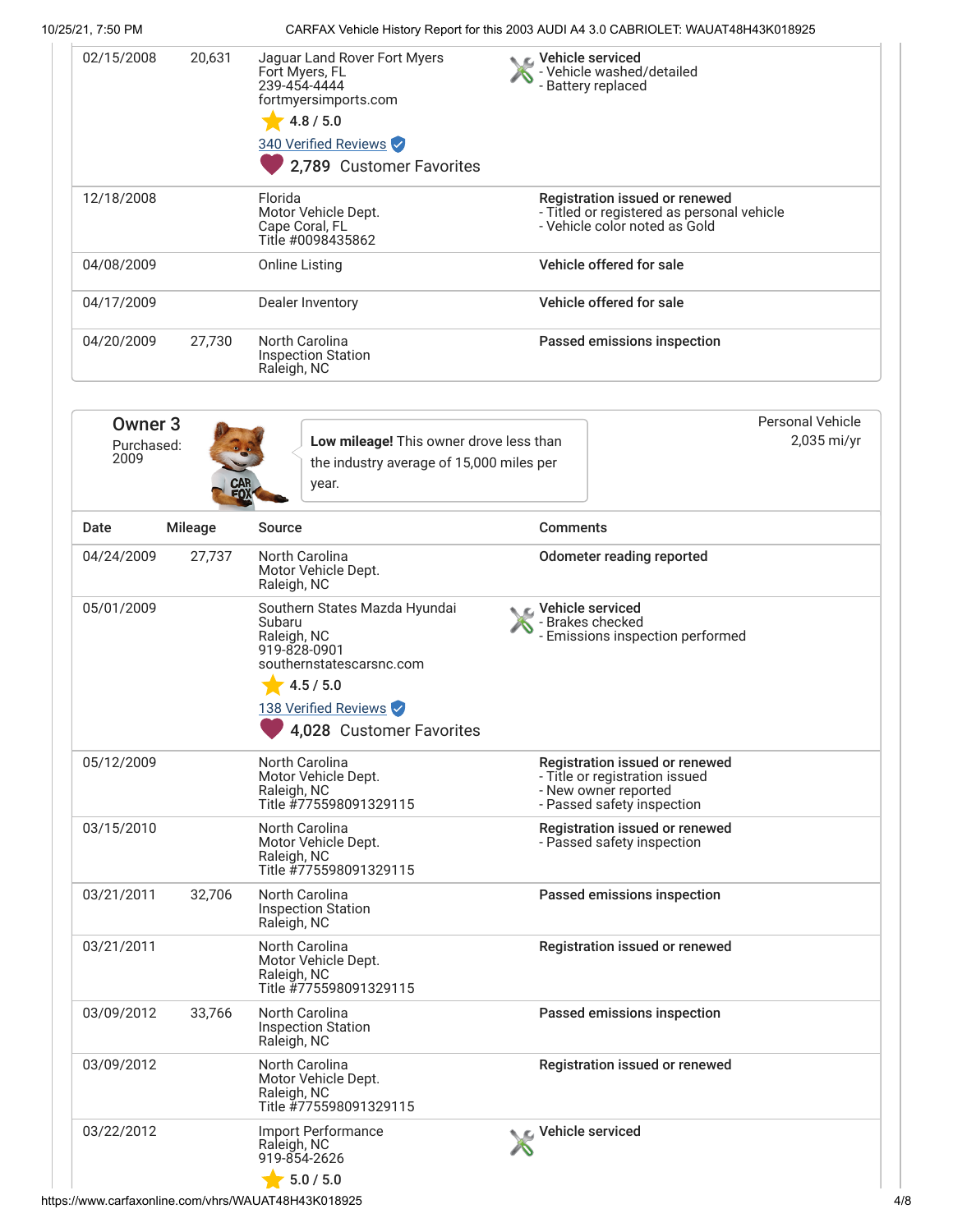|            |        | 22 Verified Reviews                                                                                                                                                           |                                                                                                                                                                          |
|------------|--------|-------------------------------------------------------------------------------------------------------------------------------------------------------------------------------|--------------------------------------------------------------------------------------------------------------------------------------------------------------------------|
| 03/08/2013 | 35,602 | 47 Customer Favorites<br><b>Precision Tune Auto Care</b><br>Raleigh, NC<br>919-518-8464<br>precisiontune.com<br>4.8 / 5.0<br>224 Verified Reviews<br>2,973 Customer Favorites | C Vehicle serviced<br>- Emissions system serviced<br>- Emissions inspection performed<br>- Emissions or safety inspection performed                                      |
| 03/08/2013 |        | <b>North Carolina</b><br>Motor Vehicle Dept.<br>Raleigh, NC<br>Title #775598091329115                                                                                         | Registration issued or renewed                                                                                                                                           |
| 05/14/2013 | 35,876 | <b>Precision Tune Auto Care</b><br>Raleigh, NC<br>919-518-8464<br>precisiontune.com<br>4.8 / 5.0<br>224 Verified Reviews<br>2,973 Customer Favorites                          | Vehicle serviced<br>- Oil and filter changed                                                                                                                             |
| 03/12/2014 | 37,201 | <b>Precision Tune Auto Care</b><br>Raleigh, NC<br>919-518-8464<br>precisiontune.com<br>4.8 / 5.0<br>224 Verified Reviews<br>2,973 Customer Favorites                          | <b><i>€</i></b> Vehicle serviced<br>- Emissions system serviced<br>- Window(s) checked<br>- Emissions inspection performed<br>- Emissions or safety inspection performed |
| 03/12/2014 |        | North Carolina<br>Motor Vehicle Dept.<br>Raleigh, NC<br>Title #775598091329115                                                                                                | Registration issued or renewed                                                                                                                                           |
| 08/11/2014 | 37,688 | <b>Precision Tune Auto Care</b><br>Raleigh, NC<br>919-518-8464<br>precisiontune.com<br>4.8 / 5.0<br>224 Verified Reviews<br>2,973 Customer Favorites                          | Vehicle serviced<br>- Oil and filter changed                                                                                                                             |
| 03/16/2015 |        | North Carolina<br>Motor Vehicle Dept.<br>Raleigh, NC<br>Title #775598091329115                                                                                                | Registration issued or renewed                                                                                                                                           |
| 03/07/2016 | 40,332 | Precision Tune Auto Care<br>Raleigh, NC<br>919-518-8464<br>precisiontune.com<br>4.8 / 5.0<br>224 Verified Reviews<br>2,973 Customer Favorites                                 | C Vehicle serviced<br>- Window(s) checked<br>- Emissions system serviced<br>- Emissions inspection performed<br>- Emissions or safety inspection performed               |
| 03/07/2016 |        | North Carolina<br>Motor Vehicle Dept.<br>Raleigh, NC<br>Title #775598091329115                                                                                                | Registration issued or renewed                                                                                                                                           |
| 09/15/2016 | 41,735 | Precision Tune Auto Care<br>Raleigh, NC<br>919-518-8464<br>precisiontune.com<br>4.8 / 5.0<br>224 Verified Reviews                                                             | Vehicle serviced<br>- Oil and filter changed                                                                                                                             |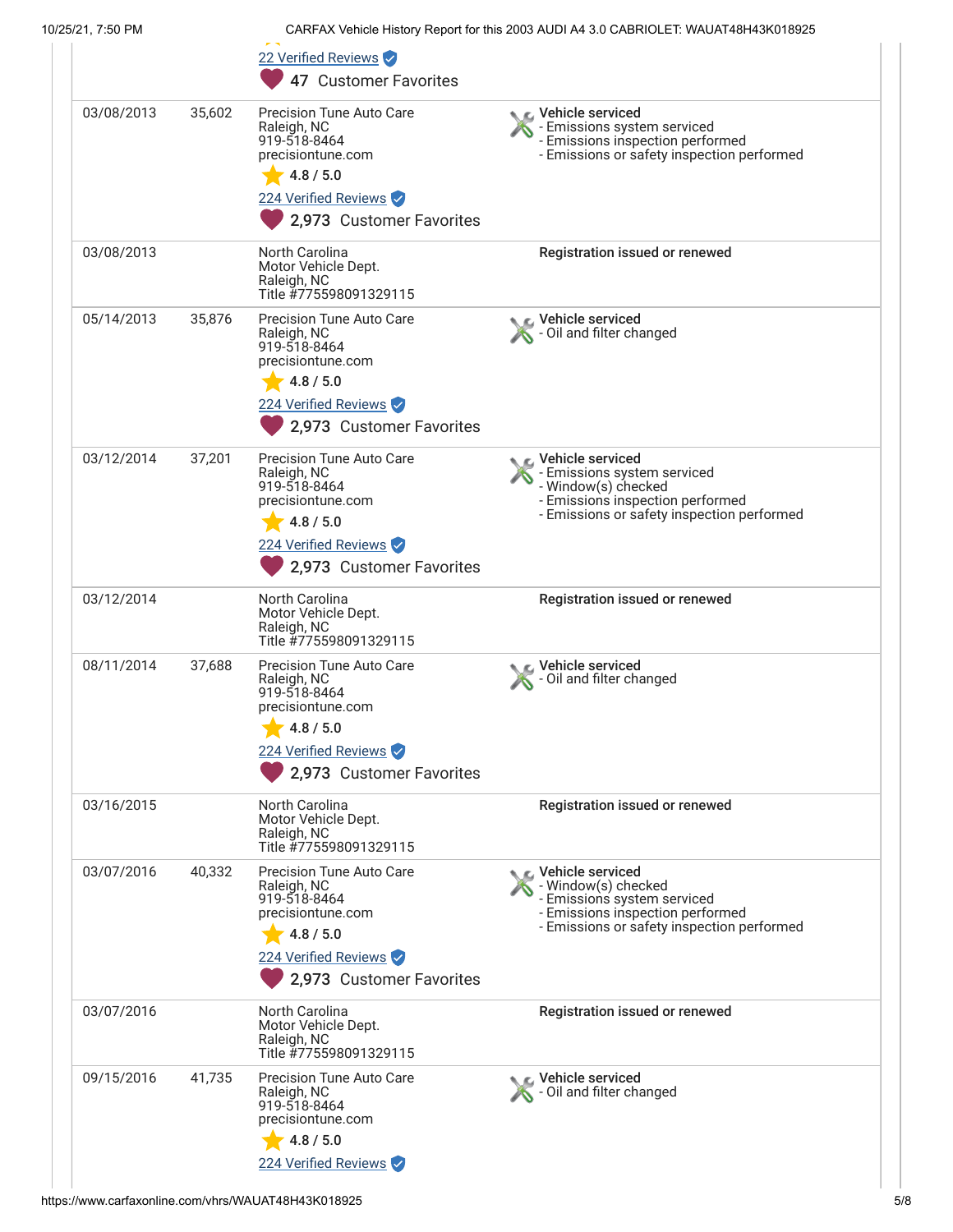| 10/25/21, 7:50 PM |        |                                                                                                                                                      | CARFAX Vehicle History Report for this 2003 AUDI A4 3.0 CABRIOLET: WAUAT48H43K018925                                                                                                                                                                                                         |
|-------------------|--------|------------------------------------------------------------------------------------------------------------------------------------------------------|----------------------------------------------------------------------------------------------------------------------------------------------------------------------------------------------------------------------------------------------------------------------------------------------|
|                   |        | 2,973 Customer Favorites                                                                                                                             |                                                                                                                                                                                                                                                                                              |
| 02/14/2017        | 42,424 | <b>Precision Tune Auto Care</b><br>Raleigh, NC<br>919-518-8464<br>precisiontune.com<br>4.8 / 5.0<br>224 Verified Reviews<br>2,973 Customer Favorites | C Vehicle serviced<br>- One tire mounted<br>- One tire balanced<br>- Tire(s) balanced<br>- Emissions system serviced<br>- Window(s) checked<br>- Tire(s) replaced<br>- Tire condition and pressure checked<br>- Emissions inspection performed<br>- Emissions or safety inspection performed |
| 02/14/2017        |        | North Carolina<br>Motor Vehicle Dept.<br>Raleigh, NC<br>Title #775598091329115                                                                       | Registration issued or renewed                                                                                                                                                                                                                                                               |
| 02/23/2018        | 44,430 | <b>Precision Tune Auto Care</b><br>Raleigh, NC<br>919-518-8464<br>precisiontune.com<br>4.8 / 5.0<br>224 Verified Reviews<br>2,973 Customer Favorites | C Vehicle serviced<br>- Tire(s) replaced<br>- Tire(s) balanced<br>- One tire mounted<br>- One tire balanced<br>- Emissions system serviced<br>- Window(s) checked<br>- Tire condition and pressure checked<br>- Emissions inspection performed<br>- Emissions or safety inspection performed |
| 02/23/2018        |        | North Carolina<br>Motor Vehicle Dept.<br>Raleigh, NC<br>Title #775598091329115                                                                       | Registration issued or renewed                                                                                                                                                                                                                                                               |
| 05/01/2018        | 49,011 | <b>Precision Tune Auto Care</b><br>Raleigh, NC<br>919-518-8464<br>precisiontune.com<br>4.8 / 5.0<br>224 Verified Reviews<br>2,973 Customer Favorites | Vehicle serviced<br>- Oil and filter changed                                                                                                                                                                                                                                                 |
| 03/05/2019        |        | Precision Tune Auto Care<br>Raleigh, NC<br>919-518-8464<br>precisiontune.com<br>4.8 / 5.0<br>224 Verified Reviews<br>2,973 Customer Favorites        | C Vehicle serviced<br>- Emissions system serviced<br>- Window(s) checked<br>- Emissions inspection performed<br>Emissions or safety inspection performed                                                                                                                                     |
| 03/05/2019        |        | North Carolina<br>Motor Vehicle Dept.<br>Raleigh, NC<br>Title #775598091329115                                                                       | Registration issued or renewed                                                                                                                                                                                                                                                               |
| 11/26/2019        | 49.275 | <b>Precision Tune Auto Care</b><br>Raleigh, NC<br>919-518-8464<br>precisiontune.com<br>4.8 / 5.0<br>224 Verified Reviews<br>2,973 Customer Favorites | Vehicle serviced<br>- Oil and filter changed                                                                                                                                                                                                                                                 |
| 02/12/2020        | 49,747 | <b>EZ Lube Plus</b><br>Raleigh, NC<br>919-844-3664<br>https://facebook.com/ezlubeplus/<br>5.0 / 5.0<br>10 Verified Reviews                           | Vehicle serviced<br>- Emissions inspection performed                                                                                                                                                                                                                                         |
| 02/12/2020        |        | North Carolina<br>Motor Vehicle Dept.<br>Raleigh, NC<br>Title #775598091329115                                                                       | Registration issued or renewed                                                                                                                                                                                                                                                               |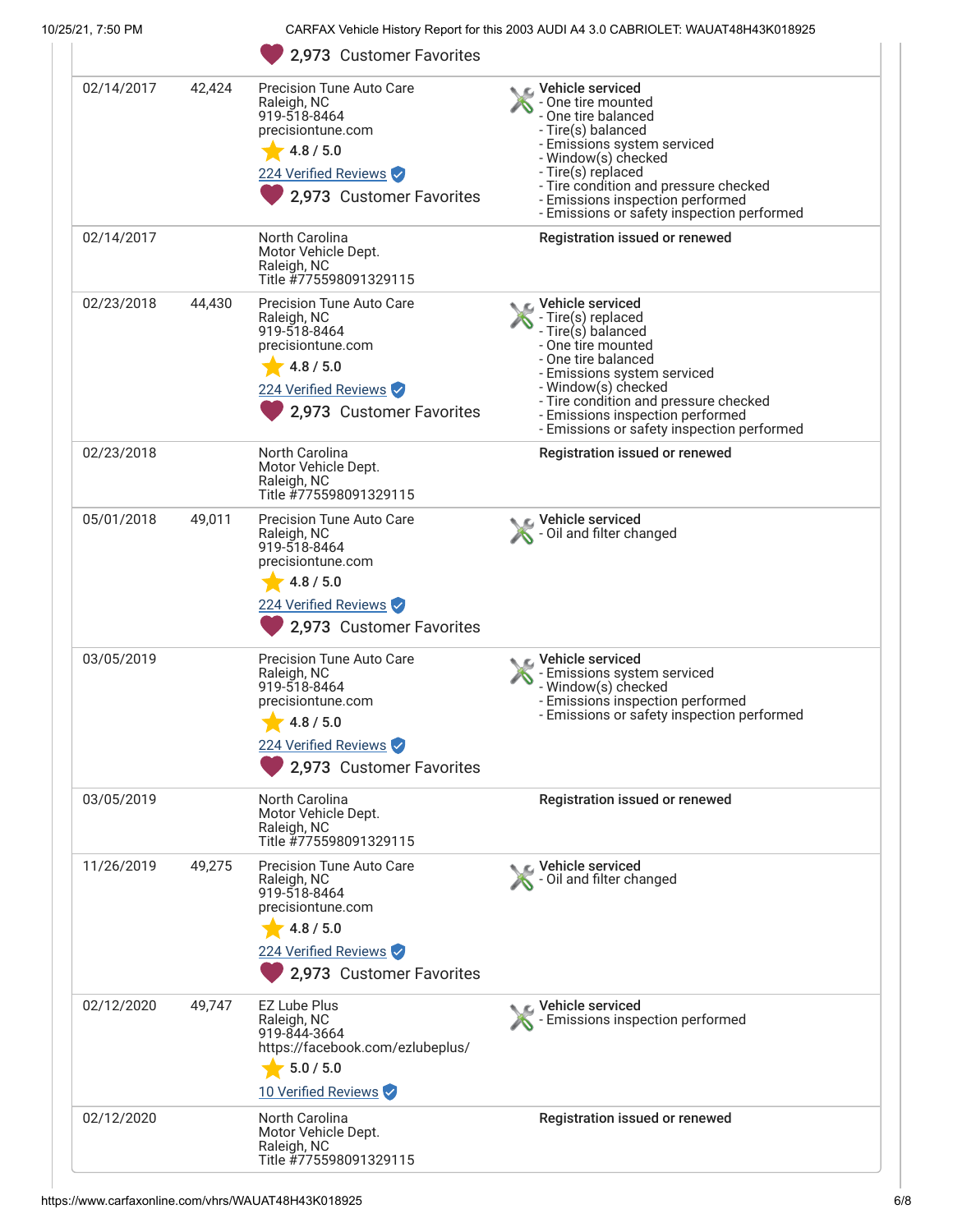| Owner <sub>4</sub> | Purchased: 2020 |                                                                                                                                             | <b>Personal Vehicle</b>                                                                                                                                                  |
|--------------------|-----------------|---------------------------------------------------------------------------------------------------------------------------------------------|--------------------------------------------------------------------------------------------------------------------------------------------------------------------------|
| Date               | <b>Mileage</b>  | <b>Source</b>                                                                                                                               | <b>Comments</b>                                                                                                                                                          |
| 09/29/2020         |                 | North Carolina<br>Motor Vehicle Dept.<br>Raleigh, NC<br>Title #776138202731148                                                              | Registration issued or renewed<br>- Title or registration issued<br>- New owner reported                                                                                 |
| 11/10/2020         | 50,902          | Pete Smith Tire & Quick Lube<br>Rolesville, NC<br>919-570-6010<br>4.8 / 5.0<br>71 Verified Reviews<br>81 Customer Favorites                 | ← Vehicle serviced<br>- Battery/charging system checked<br>- Oil and filter changed<br>- Tire condition and pressure checked                                             |
| 03/04/2021         |                 | North Carolina<br>Motor Vehicle Dept.<br>Raleigh, NC<br>Title #776050210639148                                                              | Title or registration issued                                                                                                                                             |
| 04/08/2021         | 54,712          | <b>AAA Car Care Centers</b><br>Raleigh, NC<br>919-706-4040<br>aaacarolinas.com<br>4.5 / 5.0<br>31 Verified Reviews<br>63 Customer Favorites | C Vehicle serviced<br>- Maintenance inspection completed<br>- Battery/charging system checked<br>- Power steering pump replaced<br>- Tire condition and pressure checked |
| 07/06/2021         | 58,648          | <b>Auto Auction</b>                                                                                                                         | Vehicle offered for sale<br>- Vehicle sold                                                                                                                               |
|                    |                 |                                                                                                                                             | Millions of used vehicles are bought and<br>sold at auction every year.                                                                                                  |
| 09/27/2021         | 58,712          | <b>Auto Auction</b>                                                                                                                         | Listed as a dealer vehicle<br>- Vehicle sold                                                                                                                             |

Have Questions? Consumers, please visit our Help Center at [www.carfax.com](http://www.carfax.com/help). Dealers or Subscribers, please visit our Help Center at [www.carfaxonline.com.](http://www.carfaxonline.com/)



## First Owner

When the first owner(s) obtains a title from a Department of Motor Vehicles as proof of ownership.

### New Owner Reported

When a vehicle is sold to a new owner, the Title must be transferred to the new owner(s) at a Department of Motor Vehicles.

## Ownership History

CARFAX defines an owner as an individual or business that possesses and uses a vehicle. Not all title transactions represent changes in ownership. To provide estimated number of owners, CARFAX proprietary technology analyzes all the events in a vehicle history. Estimated ownership is available for vehicles manufactured after 1991 and titled solely in the US including Puerto Rico. Dealers sometimes opt to take ownership of a vehicle and are required to in the following states: Maine, Massachusetts, New Jersey, Ohio, Oklahoma, Pennsylvania and South Dakota. Please consider this as you review a vehicle's estimated ownership history.

#### Title Issued

A state issues a title to provide a vehicle owner with proof of ownership. Each title has a unique number. Each title or registration record on a CARFAX report does not necessarily indicate a change in ownership. In Canada, a registration and bill of sale are used as proof of ownership.